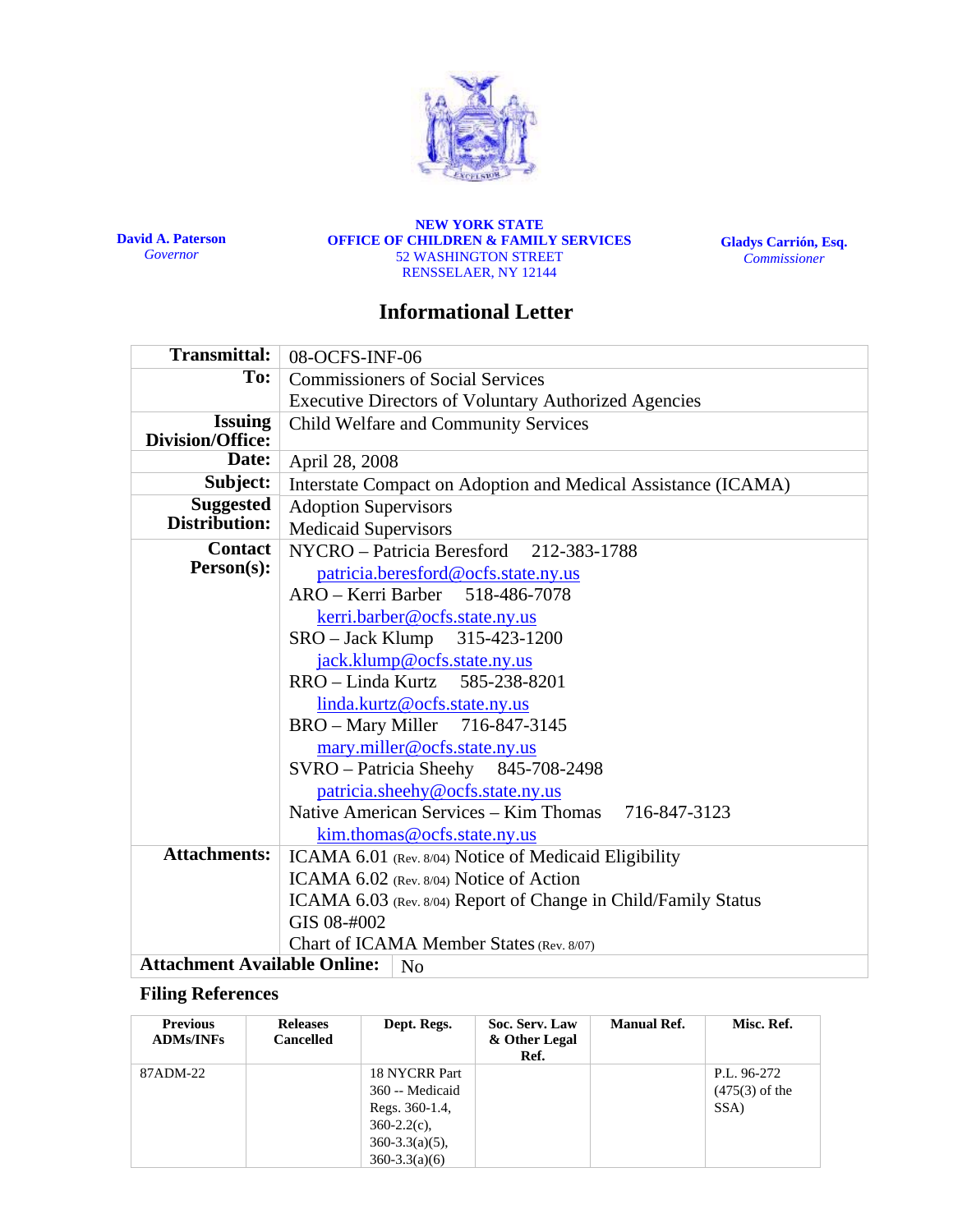#### **I. Purpose**

The purpose of this Informational Letter (INF) is to provide guidance to social services districts and voluntary authorized agencies securing Medicaid for children with special needs who are receiving Title IV-E eligible Adoption Assistance or non-Title IV-E eligible State Adoption Subsidy and who are moving across state lines. This includes all Title IV-E eligible children and non-Title IV-E eligible children moving into and out of NYS.

In December 2006, New York State (NYS) became an associate member of the Interstate Compact on Adoption and Medical Assistance (ICAMA). The Office of Children and Family Services (OCFS) and the Department of Health (DOH) have jointly agreed to facilitate the provisions of ICAMA. ICAMA provides specific guidelines to states when arranging benefits and services for both Title IV-E eligible and non-Title IV-E eligible children who are receiving federal adoption assistance or State Adoption Subsidy and moving into or out of NYS.

As a result of our membership in ICAMA, NYS children who are receiving state-funded (non-Title IV-E) Adoption Subsidy, while residing in another state, will be eligible to receive Title XIX Medicaid in those ICAMA member states that have agreed to provide reciprocity. Currently there are 51 member states, of which 42 provide reciprocity. (See attached chart.)

#### **II. Background**

The federal Adoption Assistance and Child Welfare Act of 1980 (P.L. 96-272) mandates that states protect the interests of children receiving Title IV-E Adoption Assistance who move to another state and requires that the state of residence, rather than the state of origin, of Title IV-E eligible children provide them with Title XIX Medicaid. In addition, the federal Adoption and Safe Families Act of 1997 (P.L. 105-89) requires states to provide health insurance coverage for children with special needs receiving state-funded Adoption Subsidy. Therefore, close coordination among the states is essential to serve children receiving Adoption Assistance/Adoption Subsidy for interstate cases.

ICAMA is the mechanism used to coordinate health care in interstate adoption cases. Interstate cooperation has become even more essential in light of the ever increasing numbers of children placed for adoption across state lines and the movement of these children out of the original Adoption Assistance state.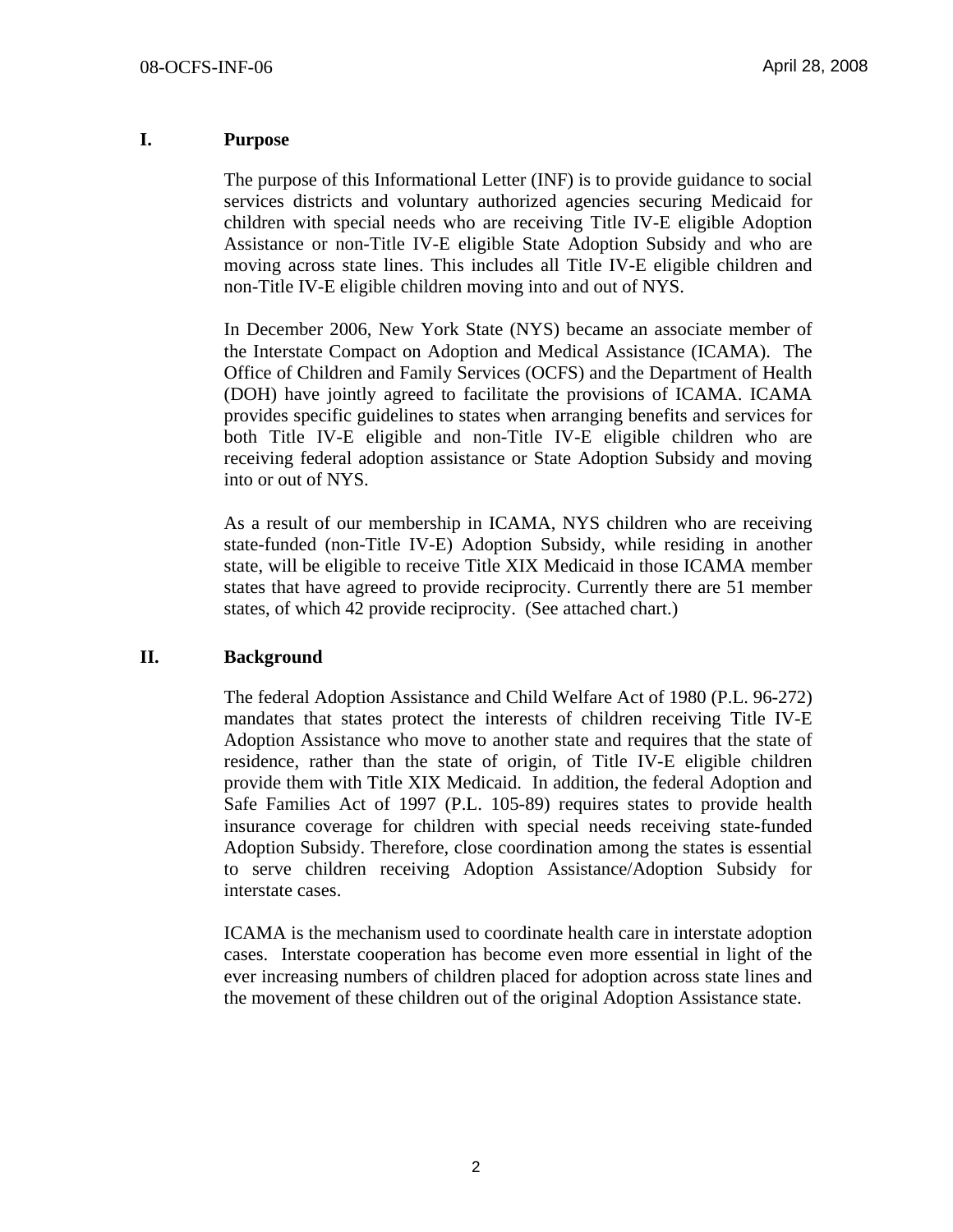#### **III. Program Implications**

#### **A. ICAMA process for children with a New York State Adoption Subsidy Agreement moving out of New York State**

#### **Note: The Adoption Assistance state is referred to as the sending state. The new state of residence is referred to as the receiving state.**

Upon notification by New York State Adoption Service (NYSAS) or by the adoptive family regarding the family's plans to relocate to another state, the social services district providing Adoption Assistance must fully complete two copies of the following:

- 6.01 Notice of Medicaid Eligibility/Case Activation
- 6.03 Report of Change in Child/Family Status
- Copy of the Adoption Assistance Agreement (state Adoption Subsidy Agreement) for each child listed on the 6.01
- Copy of the birth certificate for each child listed on the 6.01

The above referenced ICAMA packet of information must be forwarded to the following:

 NYS ICAMA Compact Administrator New York State Office of Children and Family Services 52 Washington Street Room 323 North Building Rensselaer, NY 12144

#### **Note: ICAMA packets submitted without the above information will require a follow-up call to the social services district and will result in unnecessary delays.**

The social services district must provide the adoptive family with a copy of the following:

- 6.01 Notice of Medicaid Eligibility/Case Activation
- 6.02 Notice of Action
- Adoption Assistance Agreement

The NYS ICAMA Compact Administrator is responsible for reviewing the packet of material and forwarding this to the receiving state's ICAMA Compact Administrator for review and processing. The receiving state will facilitate the issuance of Medicaid based on the documentation provided, and notify the NYS ICAMA Compact Administrator of the child's Medicaid status via form 6.03 (Report of Change in the Child/Family Status). A copy of the receiving state's 6.03 form will be forwarded to the appropriate social services district. The scope of benefits and the age up to which the adopted child will remain eligible for Medicaid coverage are contingent upon the Medicaid provisions in the receiving state of residence.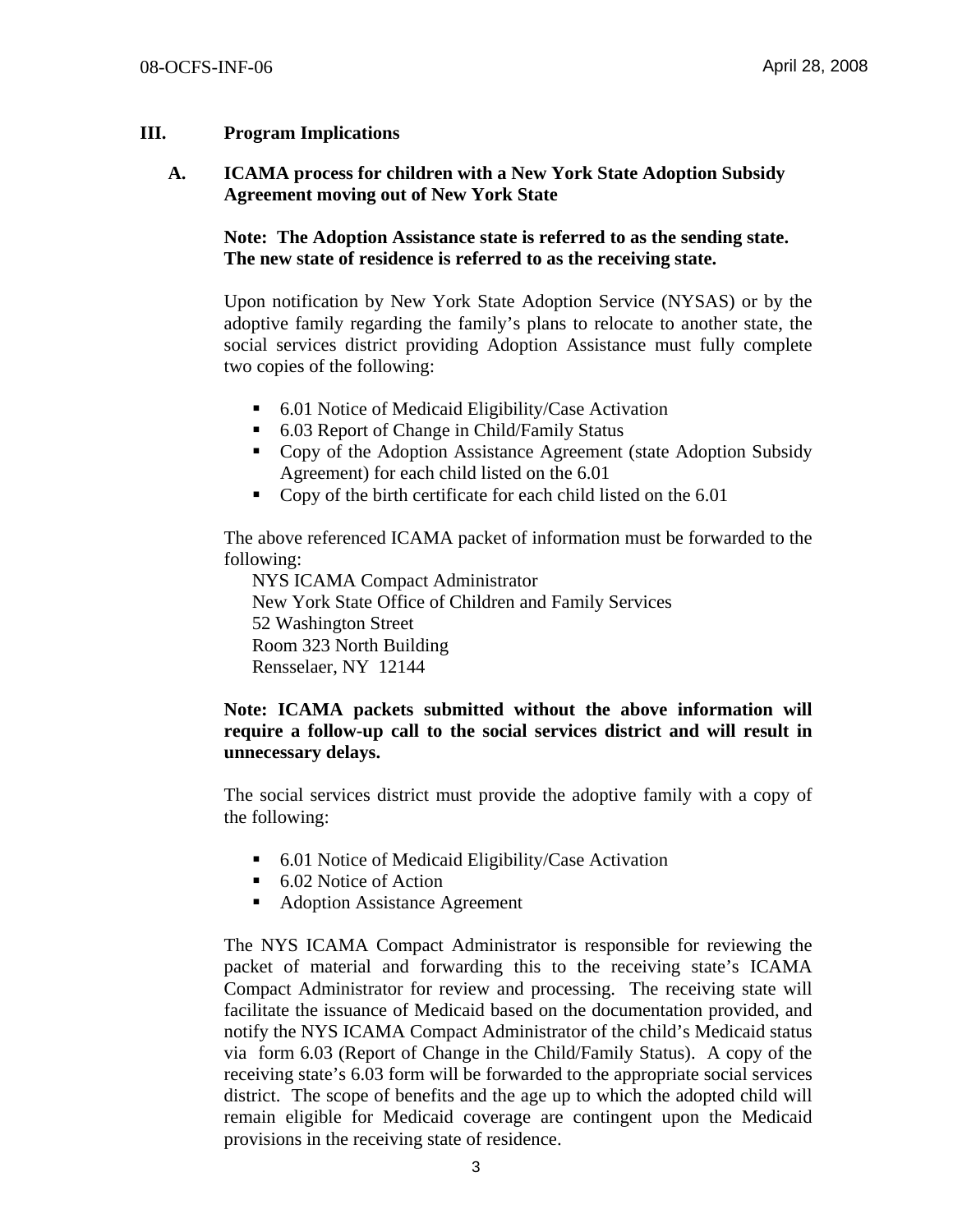#### **B. ICAMA process for children entering New York State with an Adoption Assistance Agreement from another state**

The sending state submits an ICAMA packet to the NYS ICAMA Compact Administrator. The NYS ICAMA Compact Administrator forwards copies of the ICAMA packet to the Adoption Supervisor and the Medicaid Supervisor in the social services district that corresponds with the address listed on the form 6.01 (Notice of Medicaid Eligibility/Case Activation). The following is a list of information contained in the incoming ICAMA packet:

- 6.01 Notice of Medicaid Eligibility/Case Activation
- Copy of the Adoption Assistance Agreement for each child listed on the 6.01
- Birth certificate for incoming ICAMA package

The social services district is responsible for authorizing Medicaid benefits and the appropriate Medicaid card(s) based on the documentation provided, and for notifying the NYS ICAMA Compact Administrator of the child's Medicaid status via form 6.03 (Report of Change in the Child/Family Status).

#### **C. Additional circumstances that require the completion and submission of form 6.03**

The social services district is responsible for completing and submitting form 6.03 (Report of Change in Child/Family Status) to the NYS ICAMA Compact Administrator for any of the following reasons:

- opening or closing of the child's Medicaid case
- address change and/ or
- change in the child's adoption status

#### **IV. System Implications**

DOH has developed new Individual Categorical Codes (ICC) for adopted children, effective with October 22, 2007, Welfare Management System (WMS) migration. In addition to the current ICCs 33 (Non IV-E Adoption/Special Needs) and 34 (Non NYS IV-E Adoption), the following codes were added: 74 (IV-E Adoption), 75 (Non NYS Non IV-E Adoption Residing in NYS), and 76 (NYS Non IV-E Adoption Residing Outside of NYS). (GIS 08-#002 attached)

When authorizing Medicaid for new adoption cases, and when reauthorizing Medicaid at renewal for existing adoption cases, the new categorical codes must be entered into WMS to identify adopted children and their applicable circumstance. This will assist districts in applying the correct Medicaid eligibility policy for this population, and the new categorical codes will facilitate more accurate reporting for this population.

#### **Note: There is no financial determination for Medicaid eligibility and Medicaid coverage for children in receipt of adoption assistance**.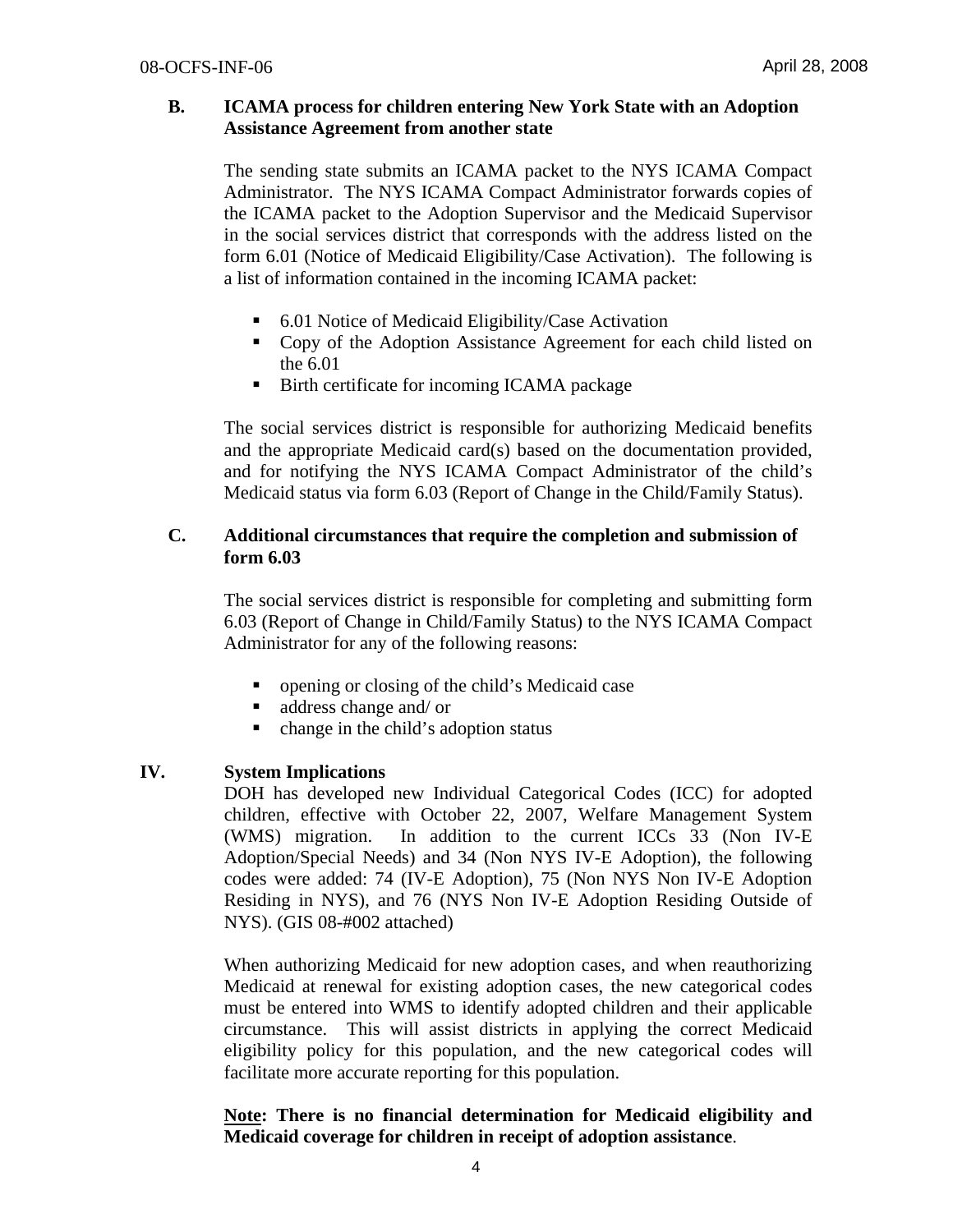#### **V. Medicaid Implications**

Prior to New York State's membership in ICAMA, under federal law only Title IV-E or COBRA eligible adopted children who moved into NYS were entitled to have Medicaid authorized. As a result of NYS's membership in ICAMA, the state now participates in reciprocal agreements with other states to authorize Medicaid for non Title IV-E eligible children moving into NYS who are eligible for Medicaid under the COBRA provisions. Therefore, social services districts must now authorize Medicaid for such adopted children.

Local district Adoption Supervisors and Medicaid Supervisors will be receiving ICAMA packets for children moving into NYS from the NYS ICAMA Compact Coordinator. When this documentation packet is received by the local district, verifying that an adopted child is receiving either Title IV-E adoption assistance or a state adoption subsidy from another state, then the local district must authorize Medicaid for that child.

An adopted child should be considered to be a recipient for the purpose of verifying and documenting citizenship and immigration status. An adopted child receiving state Adoption Subsidy from another state should comply with providing documentation of citizenship or immigration status within a reasonable time. Since the documentation of citizenship and immigration status for adopted children with Title IV-E subsidies is most likely in the originating state's files, it is advisable to obtain this documentation for the Medicaid case file established in NYS, for the purpose of establishing documented verification and an audit trail.

Adoptive parents are to complete a Medicaid application with sufficient information to establish a case, i.e., name, date of birth, social security number and address. Cases must be renewed annually without a financial determination, unless Adoption Services informs the Medicaid program that the adopted child's status has changed.

For children residing in NYS with an adoption assistance agreement from another state, if the adopted child loses Title IV-E eligibility for Adoption Assistance or eligibility for Medicaid under COBRA, then a full Medicaid eligibility determination must be done based on the individual's current circumstances. Continuous coverage provisions apply.

#### **VI. Effective Date**

**\_\_\_\_\_\_\_\_\_\_\_\_\_\_\_\_\_\_\_\_\_\_\_\_\_\_\_\_\_** 

This Informational Letter is effective upon publication**.** 

/s/ Jane G. Lynch

**Issued By:** Jane G. Lynch Deputy Commissioner Division of Child Welfare and Community Services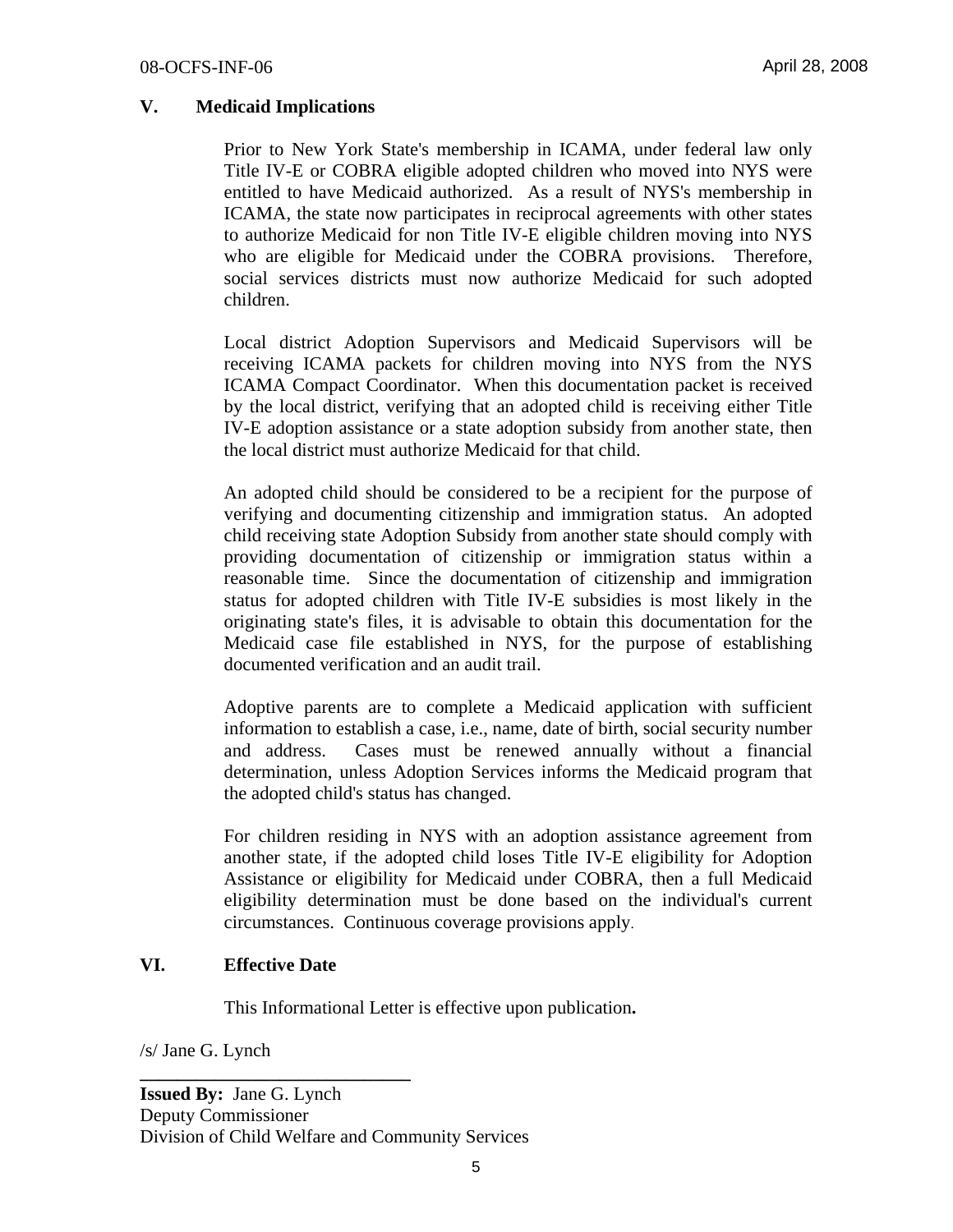| <b>ICAMA FORM 6.01</b><br>NOTICE OF MEDICAID ELIGIBILITY/CASE ACTIVATION |                                                                                                                                                                                                                                              |  |  |  |  |  |  |
|--------------------------------------------------------------------------|----------------------------------------------------------------------------------------------------------------------------------------------------------------------------------------------------------------------------------------------|--|--|--|--|--|--|
|                                                                          | A. CHILD IDENTIFYING INFORMATION                                                                                                                                                                                                             |  |  |  |  |  |  |
|                                                                          | <b>1. NAME/BIRTHDATE/SOCIAL SECURITY NUMBER ETC:</b>                                                                                                                                                                                         |  |  |  |  |  |  |
| $(a)$ Child A's Name                                                     |                                                                                                                                                                                                                                              |  |  |  |  |  |  |
| <b>Social Security #</b>                                                 | Race*<br>Amer Indian<br>Asian<br>Black/African<br>Native Hawaiian/<br>White<br>Unknown<br>Alaskan Nat<br>American<br>Other Pacific Islander<br>*Check all boxes that are applicable                                                          |  |  |  |  |  |  |
| <b>Birthdate:</b>                                                        | Ethnicity*<br>Hispanic/Latino                                                                                                                                                                                                                |  |  |  |  |  |  |
| Gender:     Male     Female                                              | *Check if applicable                                                                                                                                                                                                                         |  |  |  |  |  |  |
| $(b)$ Child B's Name:                                                    |                                                                                                                                                                                                                                              |  |  |  |  |  |  |
| <b>Social Security #</b>                                                 | Race*<br>Asian<br>Native Hawaiian/<br>White<br>Amer Indian<br>Black/African<br>Unknown<br>Other Pacific Islander<br>Alaskan Nat<br>American<br>*Check all boxes that are applicable                                                          |  |  |  |  |  |  |
| <b>Birthdate:</b>                                                        | Ethnicity*<br>Hispanic/Latino                                                                                                                                                                                                                |  |  |  |  |  |  |
| <b>Gender:</b>   Male   Female                                           | *Check if applicable                                                                                                                                                                                                                         |  |  |  |  |  |  |
| $(c)$ Child C's Name:                                                    |                                                                                                                                                                                                                                              |  |  |  |  |  |  |
| <b>Social Security #</b>                                                 | Race*<br>Amer Indian<br>Asian<br>Black/African<br>Native Hawaiian/<br>White<br>Unknown<br>Alaskan Nat<br>Other Pacific Islander<br>American<br>*Check all boxes that are applicable                                                          |  |  |  |  |  |  |
| <b>Birthdate:</b>                                                        | Ethnicity*<br>Hispanic/Latino                                                                                                                                                                                                                |  |  |  |  |  |  |
| Gender:<br>Male<br>Female                                                | *Check if applicable                                                                                                                                                                                                                         |  |  |  |  |  |  |
| 2. ADOPTIVE PARENTS:                                                     |                                                                                                                                                                                                                                              |  |  |  |  |  |  |
| <b>Parent 1- Name:</b>                                                   | Race*<br>Amer Indian<br>Asian<br>Black/African<br>Native Hawaiian/<br>White<br>Unknown<br>Alaskan Nat<br>Other Pacific Islander<br>American<br>*Check all boxes that are applicable<br>Ethnicity*<br>Hispanic/Latino<br>*Check if applicable |  |  |  |  |  |  |
|                                                                          |                                                                                                                                                                                                                                              |  |  |  |  |  |  |
| <b>Parent 2- Name:</b>                                                   | Race*<br>Amer Indian<br>Asian<br>Black/African<br>Native Hawaiian/<br>White<br>Unknown<br>Alaskan Nat<br>Other Pacific Islander<br>American<br>*Check if applicable                                                                          |  |  |  |  |  |  |
|                                                                          | Ethnicity*<br>Hispanic/Latino<br>*Check if applicable                                                                                                                                                                                        |  |  |  |  |  |  |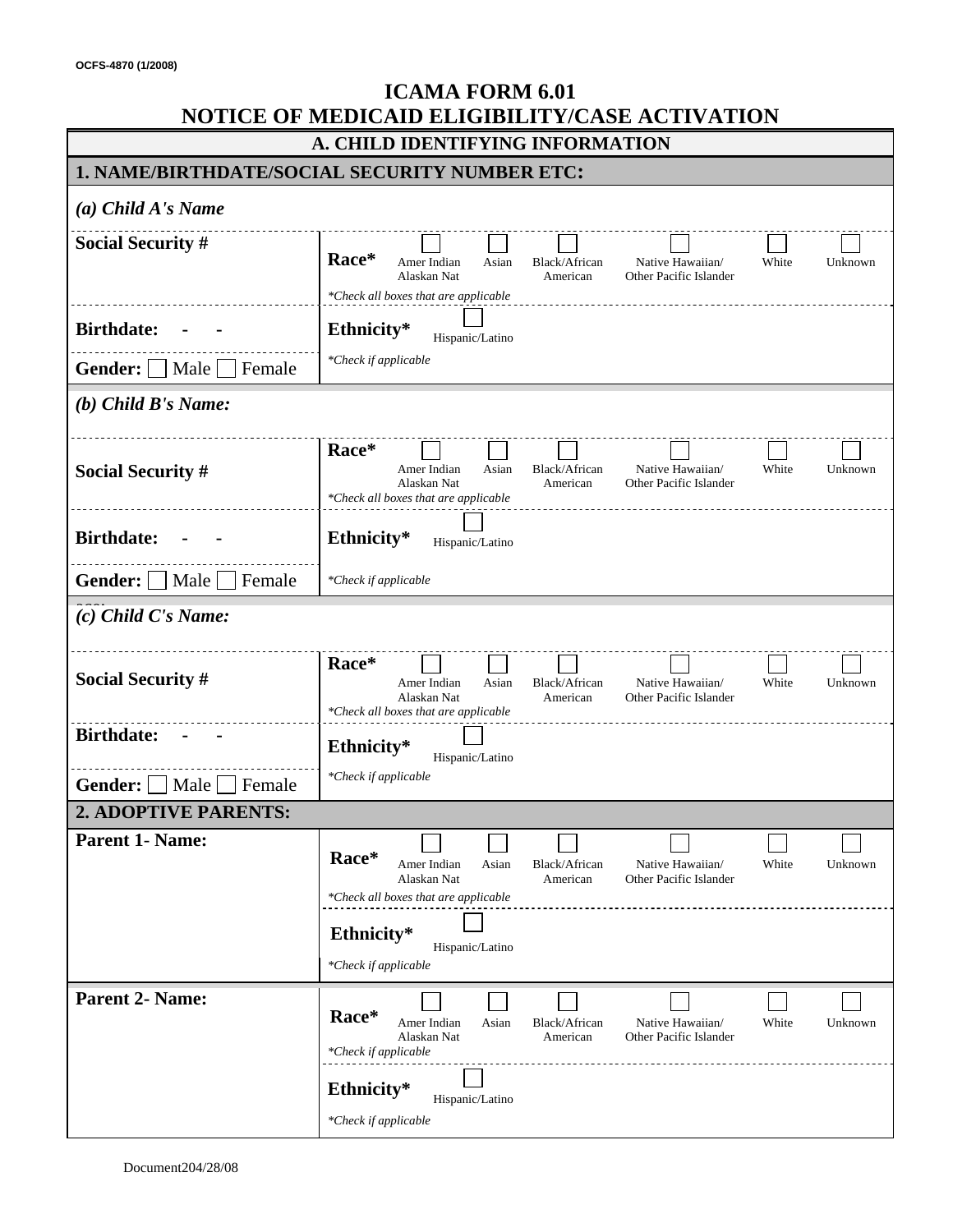**OCFS-4870** (1/2008) **3. CURRENT FAMILY ADDRESS:**  Number and Street: County: City: State: Zip and State: Zip Telephone:  $(\text{ext})$ **4. FAMILY ADDRESS IN NEW RESIDENCE STATE:**  Number and Street: County: City: State: Zip and State: Zip Telephone: : - - (ext ) **5. IF CHILD IS NOT RESIDING WITH ADOPTIVE PARENTS GIVE REASON: 6. BASIS OF MEDICAID ELIGIBILITY:**  Child A:  $\Box$  Title IV-E/SSI  $\Box$  Title IV-E\AFDC  $\Box$  State Funded Adoption Assistance/Medicaid Option Child B: Title IV-E/SSI Title IV-E\AFDC State Funded Adoption Assistance/Medicaid Option Child C: Title IV-E/SSI Title IV-E\AFDC State Funded Adoption Assistance/Medicaid Option **7. DATE OF MEDICAID CLOSURE:** *Last day of the month the child is living in the originating state* Child A: **- -** Child B: **- -** Child C: **- - 8. DATE REQUESTED FOR MEDICAID OPENING:** *First day of the following month*  Child A: **- -** Child B: **- -** Child C: **- - B. MEDICAID COVERAGE FOR STATE-FUNDED CHILDREN 1. THE ADOPTION ASSISTANCE STATE DOES DOES NOT** provide Medicaid to children with state funded adoption assistance as an optional Medicaid group. **2. THE ADOPTION ASSISTANCE STATE**  $\Box$  **DOES**  $\Box$  **DOES NOT provide Medicaid to children** receiving state funded adoption assistance from another ICAMA state if the child was eligible to receive adoption assistance. **C. OTHER MEDICAL COVERAGE 1. Does the child continue to be eligible for other medical assistance from the adoption assistance state?**  Child A  $\Box$  YES  $\Box$  NO Child B  $\Box$  YES  $\Box$  NO Child C  $\Box$  YES  $\Box$  NO **2. Does the child have other third party coverage through any program, organization or person?**  Child A:  $\Box$  YES  $\Box$  NO  $\Box$  UNKNOWN Child B:  $\Box$  YES  $\Box$  NO  $\Box$  UNKNOWN Child C:  $\Box$  YES  $\Box$  NO  $\Box$  UNKNOWN **3. LIST SOURCES OF MEDICAL COVERAGE OR BENEFITS:**   $Child A: \square SSI \square SSA \square CHAMPUS \square PRIVATE INSURANCE$ 

Child B:  $\Box$  SSI  $\Box$  SSA  $\Box$  CHAMPUS  $\Box$  PRIVATE INSURANCE Child C:  $\Box$  SSI  $\Box$  SSA  $\Box$  CHAMPUS  $\Box$  PRIVATE INSURANCE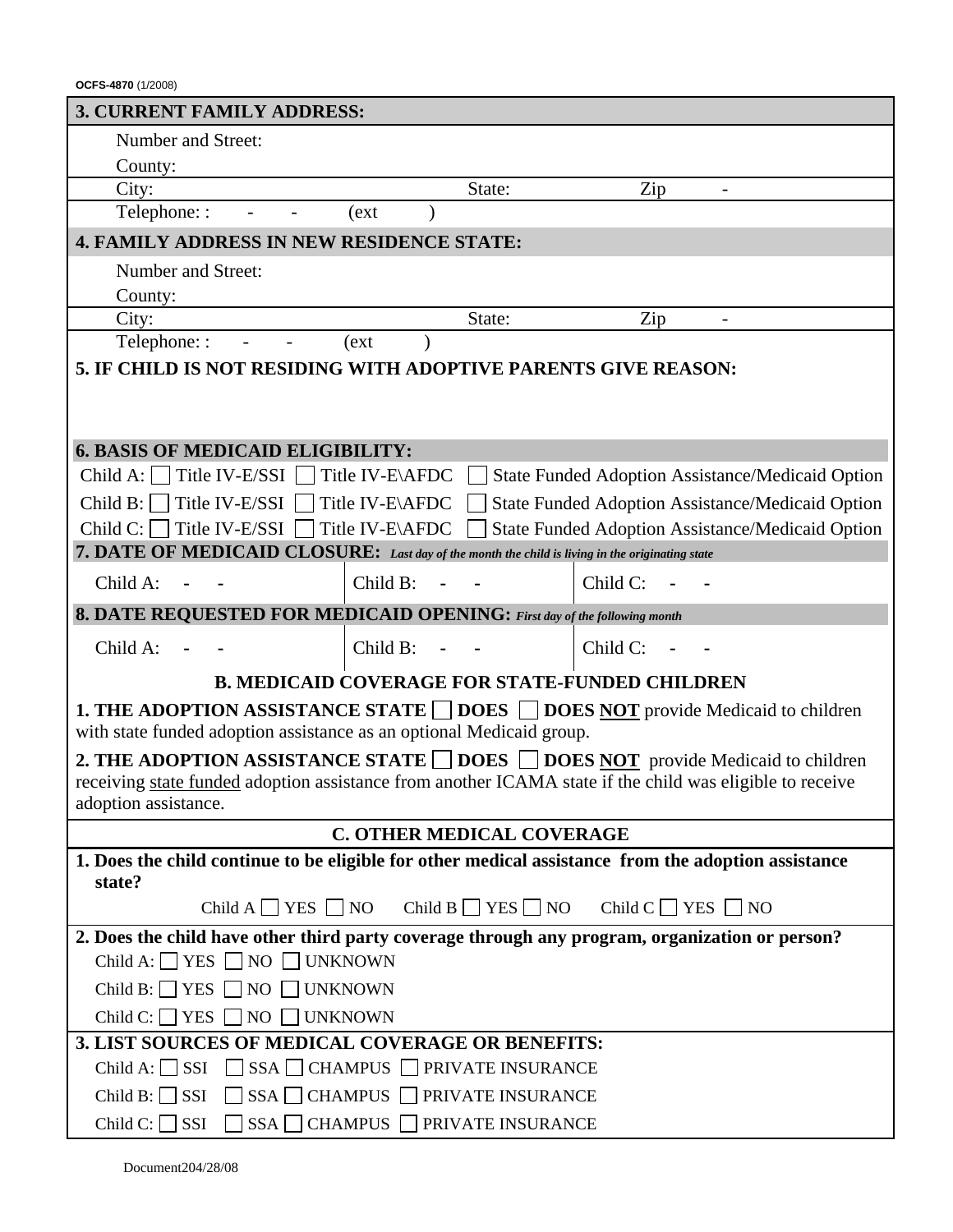**OCFS-4870** (1/2008)

|                                                                                                                                                                                                                                                                                                                                                                                                                                                                                                                                                                                                                                                                                      | <b>D. REFERRAL INFORMATION</b>                                             |                               |            |     |       |  |
|--------------------------------------------------------------------------------------------------------------------------------------------------------------------------------------------------------------------------------------------------------------------------------------------------------------------------------------------------------------------------------------------------------------------------------------------------------------------------------------------------------------------------------------------------------------------------------------------------------------------------------------------------------------------------------------|----------------------------------------------------------------------------|-------------------------------|------------|-----|-------|--|
|                                                                                                                                                                                                                                                                                                                                                                                                                                                                                                                                                                                                                                                                                      | <b>FROM:</b> Compact Administrator's Name:                                 |                               |            |     |       |  |
| Number and Street:                                                                                                                                                                                                                                                                                                                                                                                                                                                                                                                                                                                                                                                                   |                                                                            |                               |            |     |       |  |
| County:                                                                                                                                                                                                                                                                                                                                                                                                                                                                                                                                                                                                                                                                              |                                                                            |                               | Telephone: |     | (ext) |  |
| City:                                                                                                                                                                                                                                                                                                                                                                                                                                                                                                                                                                                                                                                                                |                                                                            | State:                        |            | Zip |       |  |
| TO: Compact Administrator's Name:                                                                                                                                                                                                                                                                                                                                                                                                                                                                                                                                                                                                                                                    |                                                                            |                               |            |     |       |  |
| Number and Street:                                                                                                                                                                                                                                                                                                                                                                                                                                                                                                                                                                                                                                                                   |                                                                            |                               |            |     |       |  |
| County:                                                                                                                                                                                                                                                                                                                                                                                                                                                                                                                                                                                                                                                                              |                                                                            |                               |            |     |       |  |
| City:                                                                                                                                                                                                                                                                                                                                                                                                                                                                                                                                                                                                                                                                                |                                                                            | State:                        |            | Zip |       |  |
|                                                                                                                                                                                                                                                                                                                                                                                                                                                                                                                                                                                                                                                                                      | <b>State Status:</b> Current residence state $IS \cap IS \text{ NOT} \cap$ | the Adoption Assistance State |            |     |       |  |
|                                                                                                                                                                                                                                                                                                                                                                                                                                                                                                                                                                                                                                                                                      |                                                                            | <b>E. CERTIFICATION</b>       |            |     |       |  |
| This is to certify that the records of my office show the above named child(ren) to be eligible for the<br>Medicaid Identification document(s) in his\her\their new residence state in accordance with the<br>information contained herein, the attached Adoption Assistance Agreement, and the Interstate Compact<br>on Adoption and Medical Assistance.<br>In addition, I hereby certify that the attached agreement is a true copy of the most current Adoption<br>Assistance Agreement for the named child(ren) in the files of my office and is effective unless the residence<br>state is notified that it has been terminated by the adoption assistance state.<br>Signed at: |                                                                            |                               |            |     |       |  |
| City                                                                                                                                                                                                                                                                                                                                                                                                                                                                                                                                                                                                                                                                                 |                                                                            | <b>State</b>                  |            |     |       |  |
| This                                                                                                                                                                                                                                                                                                                                                                                                                                                                                                                                                                                                                                                                                 | day of                                                                     | 20                            |            |     |       |  |
| Signature:                                                                                                                                                                                                                                                                                                                                                                                                                                                                                                                                                                                                                                                                           |                                                                            |                               |            |     |       |  |
| Name:                                                                                                                                                                                                                                                                                                                                                                                                                                                                                                                                                                                                                                                                                |                                                                            |                               |            |     |       |  |
| Title:                                                                                                                                                                                                                                                                                                                                                                                                                                                                                                                                                                                                                                                                               | Agency:                                                                    |                               |            |     |       |  |
| Telephone:<br>(ext                                                                                                                                                                                                                                                                                                                                                                                                                                                                                                                                                                                                                                                                   |                                                                            |                               |            |     |       |  |

**DISTRIBUTION:** *Send original with one (1) copy of current adoption assistance agreement to (new) Residence State, one(1) copy to adoptive parent(s),retain one(1) file copy in issuing office.*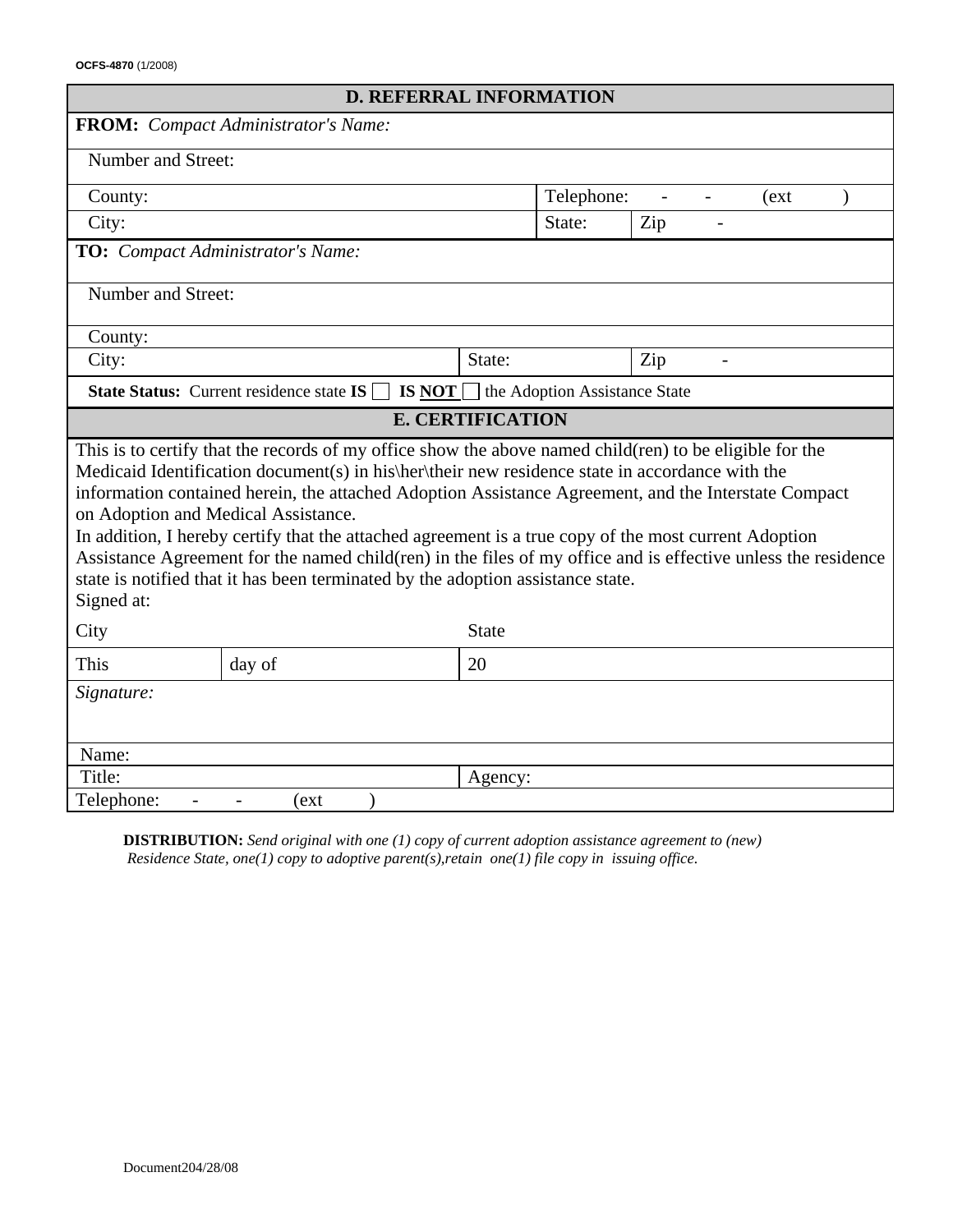# **ICAMA FORM 6.02 NOTICE OF ACTION**

| <b>A. NOTIFICATION</b>                                                                                                                                                                                                                                                  |                                                      |  |  |  |
|-------------------------------------------------------------------------------------------------------------------------------------------------------------------------------------------------------------------------------------------------------------------------|------------------------------------------------------|--|--|--|
| <b>TO:</b> Adoptive Parents:                                                                                                                                                                                                                                            |                                                      |  |  |  |
| <b>CURRENT FAMILY ADDRESS:</b><br>Number and Street:<br>City:                                                                                                                                                                                                           |                                                      |  |  |  |
| State:<br>Zip:<br>County:                                                                                                                                                                                                                                               |                                                      |  |  |  |
| Telephone: (<br>(ext.<br>$\lambda$<br>$\blacksquare$<br>$\lambda$                                                                                                                                                                                                       |                                                      |  |  |  |
| We have been notified that on or about                                                                                                                                                                                                                                  | your child(ren) will be living at the address below. |  |  |  |
| <b>NEW FAMILY ADDRESS:</b><br>Number and Street:<br>City:                                                                                                                                                                                                               |                                                      |  |  |  |
| <b>State</b><br>Zip:<br>County:                                                                                                                                                                                                                                         |                                                      |  |  |  |
| Telephone:<br>(ext.<br>$\mathcal{E}$                                                                                                                                                                                                                                    |                                                      |  |  |  |
| <b>Child A's Name:</b>                                                                                                                                                                                                                                                  |                                                      |  |  |  |
| Title IV-<br>Title IV-E/SSI<br>E/AFDC                                                                                                                                                                                                                                   | State Funded Adoption Assistance/Medicaid Option     |  |  |  |
| <b>Child B's Name:</b>                                                                                                                                                                                                                                                  |                                                      |  |  |  |
| Title IV-<br>Title IV-E/SSI<br>E/AFDC                                                                                                                                                                                                                                   | State Funded Adoption Assistance/Medicaid Option     |  |  |  |
| <b>Child C's Name:</b>                                                                                                                                                                                                                                                  |                                                      |  |  |  |
| Title IV-E/SSI<br>Title IV-<br>E/AFDC                                                                                                                                                                                                                                   | State Funded Adoption Assistance/Medicaid Option     |  |  |  |
| <b>FROM:</b> Compact Administrator's Name:                                                                                                                                                                                                                              |                                                      |  |  |  |
| <b>Agency or Department:</b>                                                                                                                                                                                                                                            |                                                      |  |  |  |
| Number and Street:                                                                                                                                                                                                                                                      |                                                      |  |  |  |
| City:<br>State:                                                                                                                                                                                                                                                         | Zip                                                  |  |  |  |
| Telephone:<br>(ext.:                                                                                                                                                                                                                                                    |                                                      |  |  |  |
| Today's Date: 4/28/2008                                                                                                                                                                                                                                                 |                                                      |  |  |  |
| <b>B. STATUS OF NEW RESIDENCE STATE</b>                                                                                                                                                                                                                                 |                                                      |  |  |  |
| <b>IS NOT</b><br>New residence state IS<br>a member of The Interstate Compact on Adoption and<br>Medical Assistance (ICAMA).                                                                                                                                            |                                                      |  |  |  |
| C. CHILDREN RECEIVING IV-E ADOPTION ASSISTANCE                                                                                                                                                                                                                          |                                                      |  |  |  |
| 1. ICAMA Form 6.02 notifies you, the adoptive family, that this office has sent the necessary<br>information to your new State of Residence informing it that your child is eligible to receive<br>Medicaid in that State so that Medicaid Identification may be issued |                                                      |  |  |  |
| OCFS-4871 (1/2008)                                                                                                                                                                                                                                                      |                                                      |  |  |  |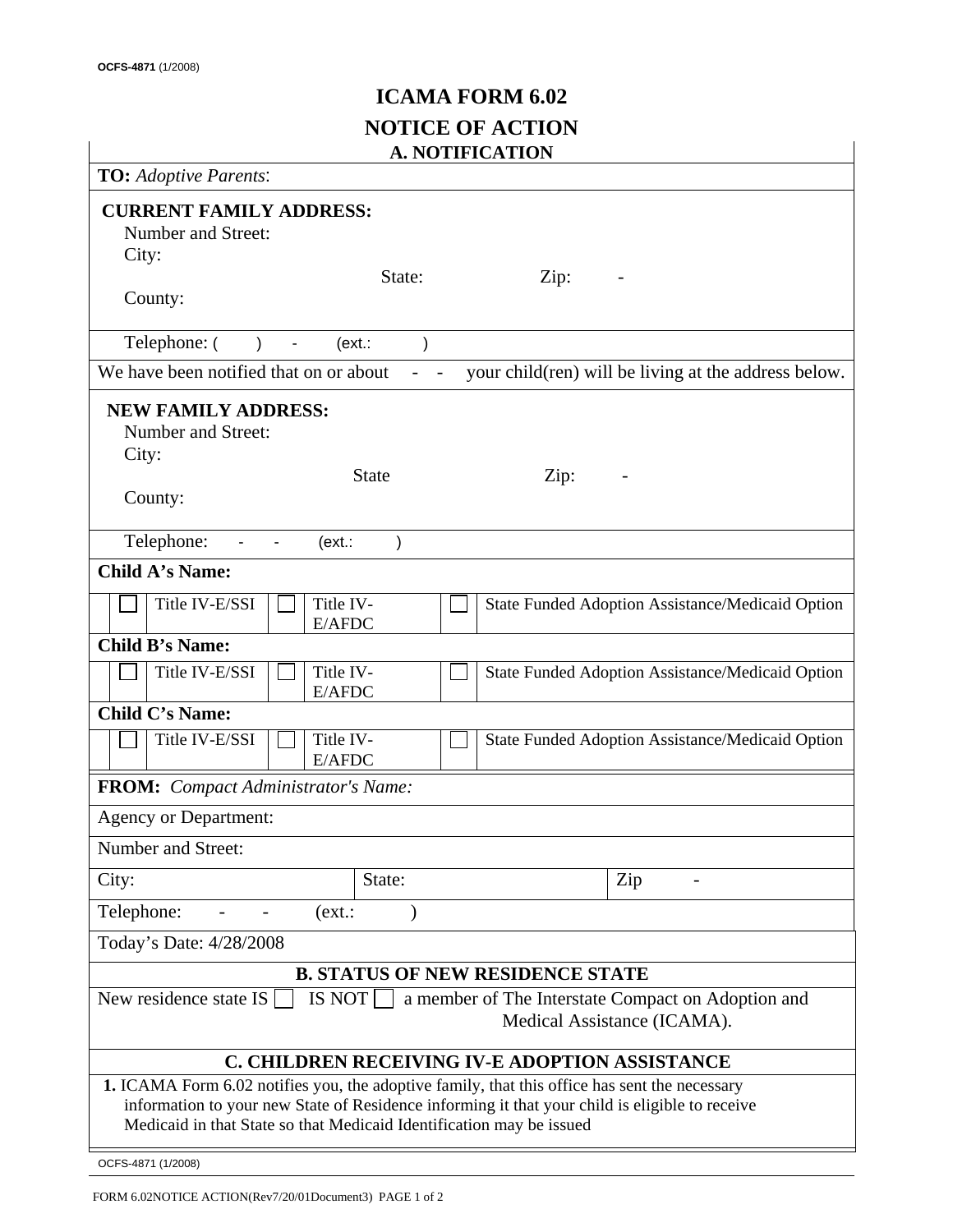- . **2.** Contact your child's new Residence State Adoption Compact Administrator named in **Section D** of the attached **ICAMA Form 6.01** to determine what steps, if any, you need to take in order to receive a Medicaid Identification Card in you new State of Residence
- **3.** You may be instructed by the Compact Administrator to contact the Medicaid office to obtain a new Medicaid Identification card. You may be asked to complete an assignment of rights for medical support and payment. You may also be asked to provide other necessary information. Your new Medicaid office will also be able to provide you with information about the benefits available in the (new) Residence State.
- **4.** If you are moving to a State that is not a member of ICAMA as indicated above, you may need to go to your local Medicaid office in the new residence State with these forms to apply for Medicaid on behalf of your child(ren). If you encounter a problem, contact the Compact Administrator listed on this form.

#### **D. CHILDREN RECEIVING STATE-FUNDED ADOPTION ASSISTANCE**

- **1.** If your child is receiving state-funded adoption assistance as indicated in Section A of this form, then your child is not automatically eligible to receive Medicaid in the new State of Residence.
- **2.** If your State of Residence is a member of ICAMA as indicated in Section B of this form, then contact the Compact Administrator in the new State of Residence as identified on **Form 6.01**.
- **3.** If your new State of Residence is not a member of ICAMA, you need to go to the local department of social services in the new State of Residence and inquire about receiving medical assistance. If you have questions, contact your state's adoption assistance compact administrator as identified in **Form 6.01, Section D.**

.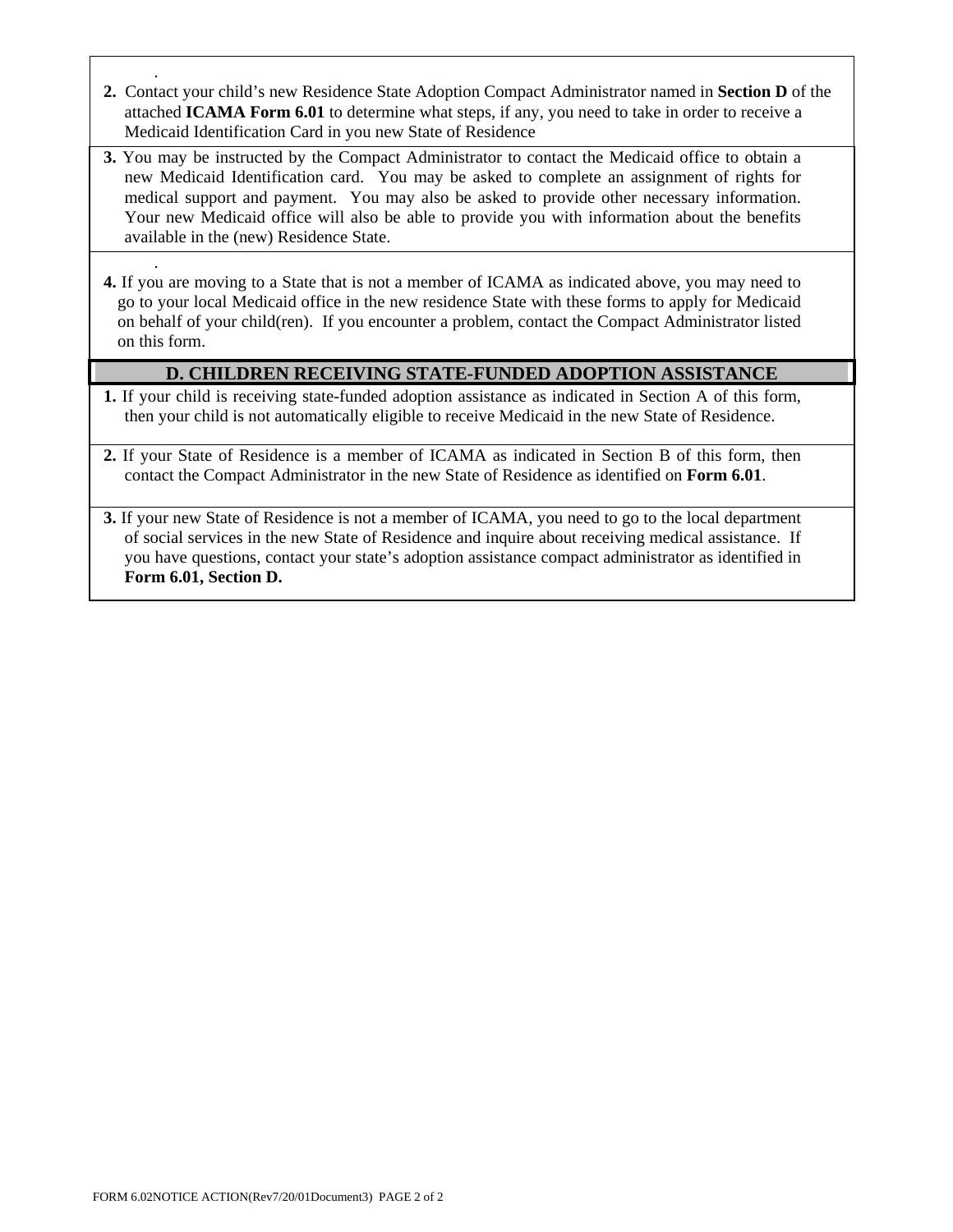### **ICAMA FORM 6.03 REPORT OF CHANGE IN CHILD\FAMILY STATUS**

|  |  | A. SENDING INFORMATION |
|--|--|------------------------|
|--|--|------------------------|

| TODAY'S DATE: April 28, 2008                                                                                                                                                       |                                                                                                           |                                         |                                      |  |  |  |
|------------------------------------------------------------------------------------------------------------------------------------------------------------------------------------|-----------------------------------------------------------------------------------------------------------|-----------------------------------------|--------------------------------------|--|--|--|
| <b>FROM:</b> Compact Administrator's Name:                                                                                                                                         |                                                                                                           |                                         |                                      |  |  |  |
| Number and Street:                                                                                                                                                                 |                                                                                                           |                                         |                                      |  |  |  |
| County:                                                                                                                                                                            |                                                                                                           |                                         |                                      |  |  |  |
| City:                                                                                                                                                                              |                                                                                                           | State:                                  | Zip:<br>$\overline{\phantom{a}}$     |  |  |  |
| Telephone:<br>$\overline{\phantom{a}}$<br>$\overline{\phantom{a}}$                                                                                                                 | (ext:                                                                                                     |                                         |                                      |  |  |  |
| <b>TO:</b> Compact Administrator's Name:                                                                                                                                           |                                                                                                           |                                         |                                      |  |  |  |
| <b>Number and Street:</b>                                                                                                                                                          |                                                                                                           |                                         |                                      |  |  |  |
| County:                                                                                                                                                                            |                                                                                                           |                                         |                                      |  |  |  |
| City:                                                                                                                                                                              |                                                                                                           | State:                                  | Zip:<br>$\overline{\phantom{0}}$     |  |  |  |
| Telephone:<br>$\overline{\phantom{a}}$                                                                                                                                             | (ext:                                                                                                     |                                         |                                      |  |  |  |
| <b>REASON FOR REPORTING:</b> (Check appropriate box)<br><b>Address Change</b><br><b>Adoption Status Change</b><br><b>Update on Medicaid Status</b><br><b>Change in Case Status</b> |                                                                                                           |                                         |                                      |  |  |  |
|                                                                                                                                                                                    |                                                                                                           | <b>B. CHILD IDENTIFYING INFORMATION</b> |                                      |  |  |  |
| (a) Child A's Name:                                                                                                                                                                |                                                                                                           | Birthdate:<br>Birthdate:                | Social Security #                    |  |  |  |
| (b) Child B's Name:                                                                                                                                                                |                                                                                                           |                                         | Social Security #                    |  |  |  |
| (c) Child C's Name:                                                                                                                                                                |                                                                                                           | Birthdate:                              | Social Security #                    |  |  |  |
| 2. ADOPTIVE PARENTS:                                                                                                                                                               |                                                                                                           |                                         |                                      |  |  |  |
| Parent 1:                                                                                                                                                                          |                                                                                                           | Parent 2:                               |                                      |  |  |  |
|                                                                                                                                                                                    |                                                                                                           | <b>C. CHANGE IN MEDICAID STATUS</b>     |                                      |  |  |  |
| Child A                                                                                                                                                                            |                                                                                                           | Child B                                 | Child C                              |  |  |  |
| <b>Medicaid Case Opened:</b>                                                                                                                                                       |                                                                                                           | Medicaid Case Opened:                   | Medicaid Case Opened:                |  |  |  |
| <b>Medicaid Effective Date:</b>                                                                                                                                                    |                                                                                                           | <b>Medicaid Effective Date:</b>         | <b>Medicaid Effective Date:</b>      |  |  |  |
| Medicaid ID#:                                                                                                                                                                      | Medicaid ID#:                                                                                             |                                         | Medicaid ID#:                        |  |  |  |
|                                                                                                                                                                                    | (New residence state)<br>(New residence state)<br>(New residence state)<br><b>D.CHANGE IN CASE STATUS</b> |                                         |                                      |  |  |  |
| Child A                                                                                                                                                                            |                                                                                                           | Child B                                 | Child C                              |  |  |  |
| <b>Effective Date of Change:</b>                                                                                                                                                   | <b>Effective Date of Change:</b>                                                                          |                                         | <b>Effective Date of Change:</b>     |  |  |  |
| Change is to $\Box$ Active<br>Change is to $\Box$ Active $\Box$<br>Closed<br>Closed                                                                                                |                                                                                                           |                                         | Change is to $\Box$ Active<br>Closed |  |  |  |
| <b>Effective Date of Closing</b><br><b>Effective Date of Closing</b>                                                                                                               |                                                                                                           |                                         | <b>Effective Date of Closing</b>     |  |  |  |
| Reason for Closing:                                                                                                                                                                | Reason for Closing:                                                                                       |                                         | Reason for Closing:                  |  |  |  |
|                                                                                                                                                                                    |                                                                                                           |                                         |                                      |  |  |  |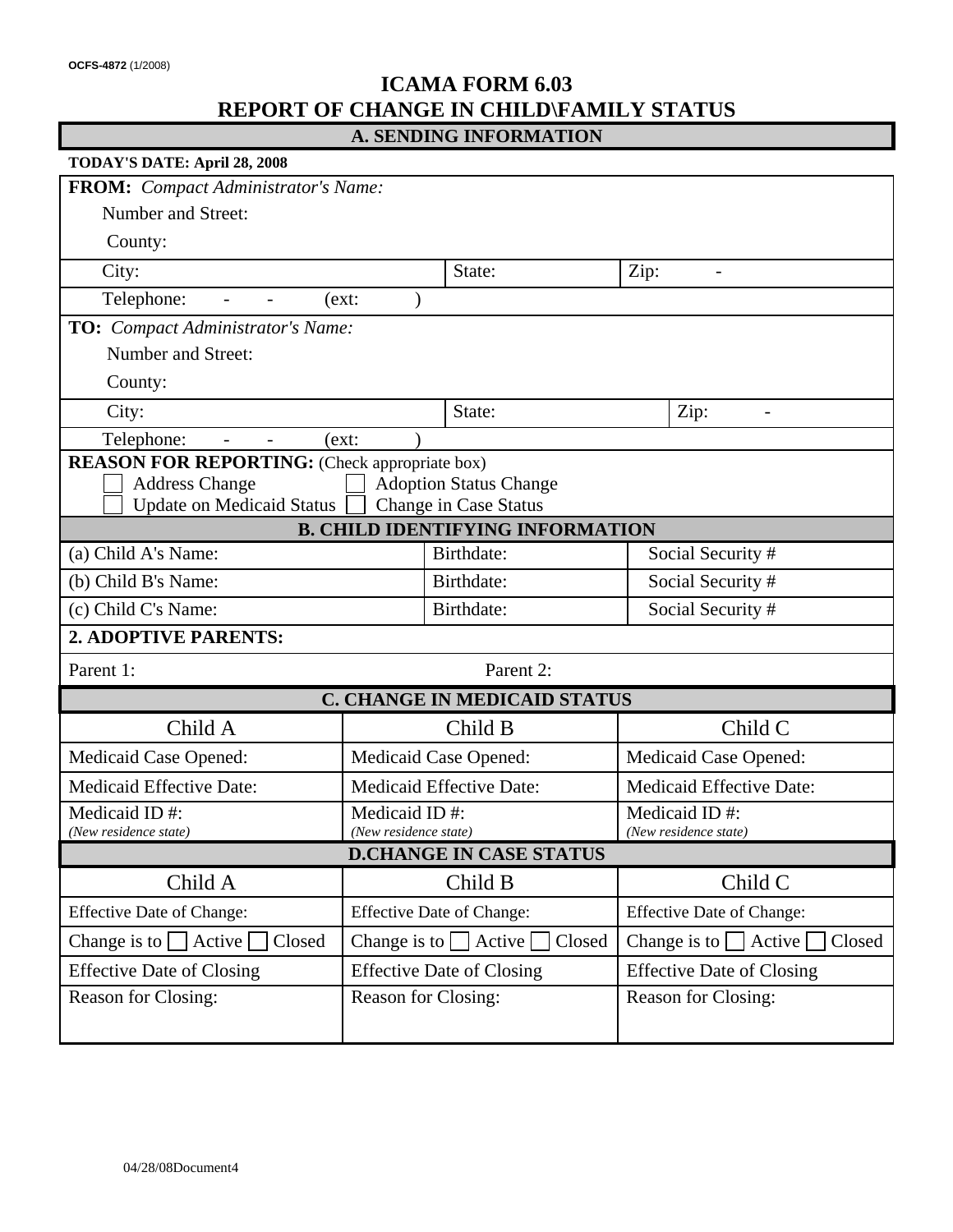**OCFS-4872** (1/2008)

| <b>E. CHANGE IN ADDRESS</b>                           |                                     |                                        |  |  |  |
|-------------------------------------------------------|-------------------------------------|----------------------------------------|--|--|--|
| <b>1.EFFECTIVE DATE:</b>                              |                                     |                                        |  |  |  |
| <b>2. CURRENT FAMILY ADDRESS:</b>                     |                                     |                                        |  |  |  |
| Number and Street:                                    |                                     |                                        |  |  |  |
| County:                                               |                                     |                                        |  |  |  |
| City:                                                 | State:                              | Zip                                    |  |  |  |
| Telephone:                                            | (ext:                               |                                        |  |  |  |
| <b>3. NEW FAMILY ADDRESS:</b>                         |                                     |                                        |  |  |  |
| Number and Street:                                    |                                     |                                        |  |  |  |
| County:                                               |                                     |                                        |  |  |  |
| City:                                                 | State:                              | Zip                                    |  |  |  |
| Telephone::                                           | (ext:                               |                                        |  |  |  |
|                                                       | <b>F. CHANGE IN ADOPTION STATUS</b> |                                        |  |  |  |
| 1. EFFECTIVE DATE:                                    |                                     |                                        |  |  |  |
| 2. ADOPTION ASSISTANCE AGREEMENT:                     |                                     |                                        |  |  |  |
| Child A                                               | Child B                             | Child C                                |  |  |  |
| <b>Adoption Assistance State:</b>                     | <b>Adoption Assistance State:</b>   | <b>Adoption Assistance State:</b>      |  |  |  |
| <b>Effective Date</b>                                 | <b>Effective Date</b>               | <b>Effective Date</b>                  |  |  |  |
| Original agreement                                    | Original agreement                  | Original agreement                     |  |  |  |
| <b>Expiration Date</b>                                | <b>Expiration Date</b>              | <b>Expiration Date</b>                 |  |  |  |
| Original Agreement                                    | Original Agreement                  | Original Agreement                     |  |  |  |
| <b>Effective Date</b>                                 | <b>Effective Date</b>               | <b>Effective Date</b>                  |  |  |  |
| <b>Current Agreement</b>                              | <b>Current Agreement</b>            | <b>Current Agreement</b>               |  |  |  |
| <b>Expiration Date</b>                                | <b>Expiration Date</b>              | <b>Expiration Date</b>                 |  |  |  |
| <b>Current Agreement</b><br>3. FINAL ADOPTION DECREE: | <b>Current Agreement</b>            | <b>Current Agreement</b>               |  |  |  |
| Child A                                               | Child B                             | Child C                                |  |  |  |
| Yes<br>Pending<br>$No*$                               | Yes<br>Pending<br>$No*$             | Yes<br>Pending<br>$No*$                |  |  |  |
| *Date of Final Decree:                                | *Date of Final Decree:              | *Date of Final Decree:                 |  |  |  |
| <b>ICPC</b> Notification Made via 100B                | ICPC Notification Made via 100B     | <b>ICPC Notification Made via 100B</b> |  |  |  |
| Yes<br>N <sub>o</sub>                                 | Yes<br>N <sub>o</sub>               | Yes<br>N <sub>o</sub>                  |  |  |  |
| <b>4. ADOPTION TERMINATED:</b>                        |                                     |                                        |  |  |  |
| Child A                                               | Child B                             | Child C                                |  |  |  |
| Has Adoption Terminated?                              | Has Adoption Terminated?            | Has Adoption Terminated?               |  |  |  |
| $Yes*$<br>N <sub>o</sub>                              | Yes*<br>N <sub>o</sub>              | Yes*<br>N <sub>o</sub>                 |  |  |  |
| *If Yes, Give Date                                    | *If Yes, Give Date                  | *If Yes, Give Date                     |  |  |  |

**DISTRIBUTION:** *Prepare original and two (2) copies. Reporting state retains original (1); recipient state retains one (1); adoptive parents receive one (1).*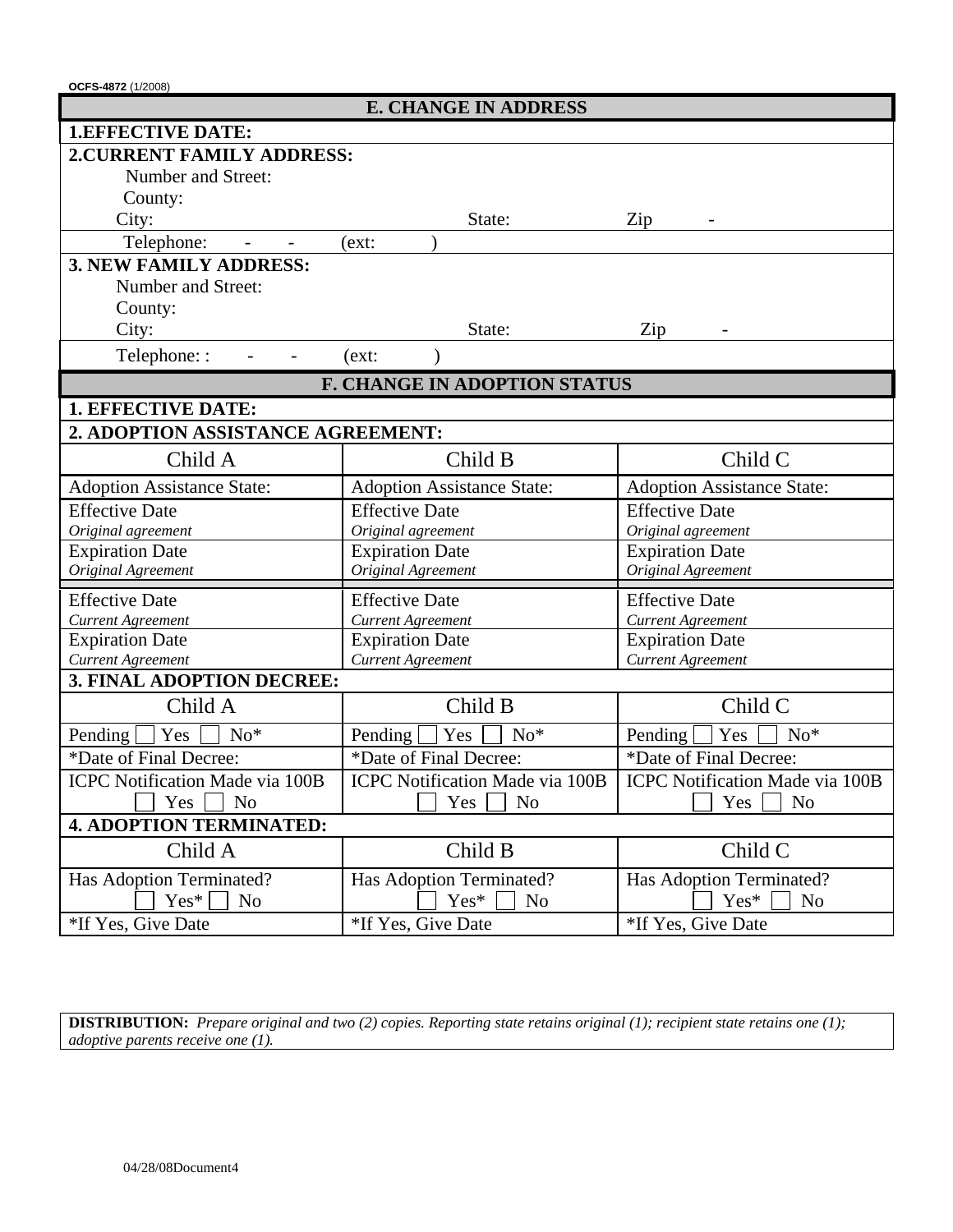#### **GENERAL INFORMATION SYSTEM OFFICE OF CHILDREN AND FAMILY SERVICES**

f

**GIS 08-#002 DATE: 02/15/08** 

**TO: Directors of Services** 

**FROM: Paul Gavry** 

**SUGGESTED DISTRIBUTION: Case Work Supervisors, Adoption Workers, Medicaid Supervisors** 

**SUBJECT: New Foster Care and Adoption Individual Categorical Codes in MA case** 

As a member of the Interstate Compact on Adoption and Medical Assistance (**ICAMA**), NYS will provide Medicaid to children from other states with valid state Adoption Subsidy Agreements who are eligible for either Title IV-E Adoption Assistance or state adoption subsidy.

In an effort to enhance reporting capabilities, including **ICAMA**, effective 10/22/07, the NYS Department of Health, in cooperation with OCFS, created new Medicaid Individual Categorical Codes (ICC) for children in foster care and adopted children. The new ICC's are listed below with applicable case type.

| ICC | Description                                      | Case Type |
|-----|--------------------------------------------------|-----------|
| 74  | <b>IV-E Adoption</b>                             | 20        |
| 75  | Non-NYS Non IV-E Adoption Residing in NYS        | 20        |
| 76  | NYS Non-IV-E Adoption residing outside of NYS    | 20        |
| 77  | Non-IV-E Foster Care                             | 20        |
| 78  | IV-E Foster Care                                 | 13        |
| 79  | SSI Blind Foster Care                            | 22        |
| 80  | SSI Disabled Foster Care                         | 22        |
| 81  | NYS Non IV-E Foster Care Residing outside of NYS | 20        |

These new ICCs should be used when opening new or reauthorizing existing Medicaid cases. Please contact your local WMS coordinator or Medicaid Supervisor regarding specifics.

This GIS is intended to reinforce the October 2007 DOH issuance and promote appropriate usage as there are no systemic edits in place to enforce, for example, that an MA recipient (CT 20 w/ICC 74) is, in fact, an active IVE Adoption Subsidy recipient in a Services (CT 40) case. Timely, accurate procedural communication between LDSS Services and MA staff is critical.

The DOH WMS Coordinator Letter on this topic, dated 10-09-07 is available at http://health.state.nyenet/rev2007coord.htm .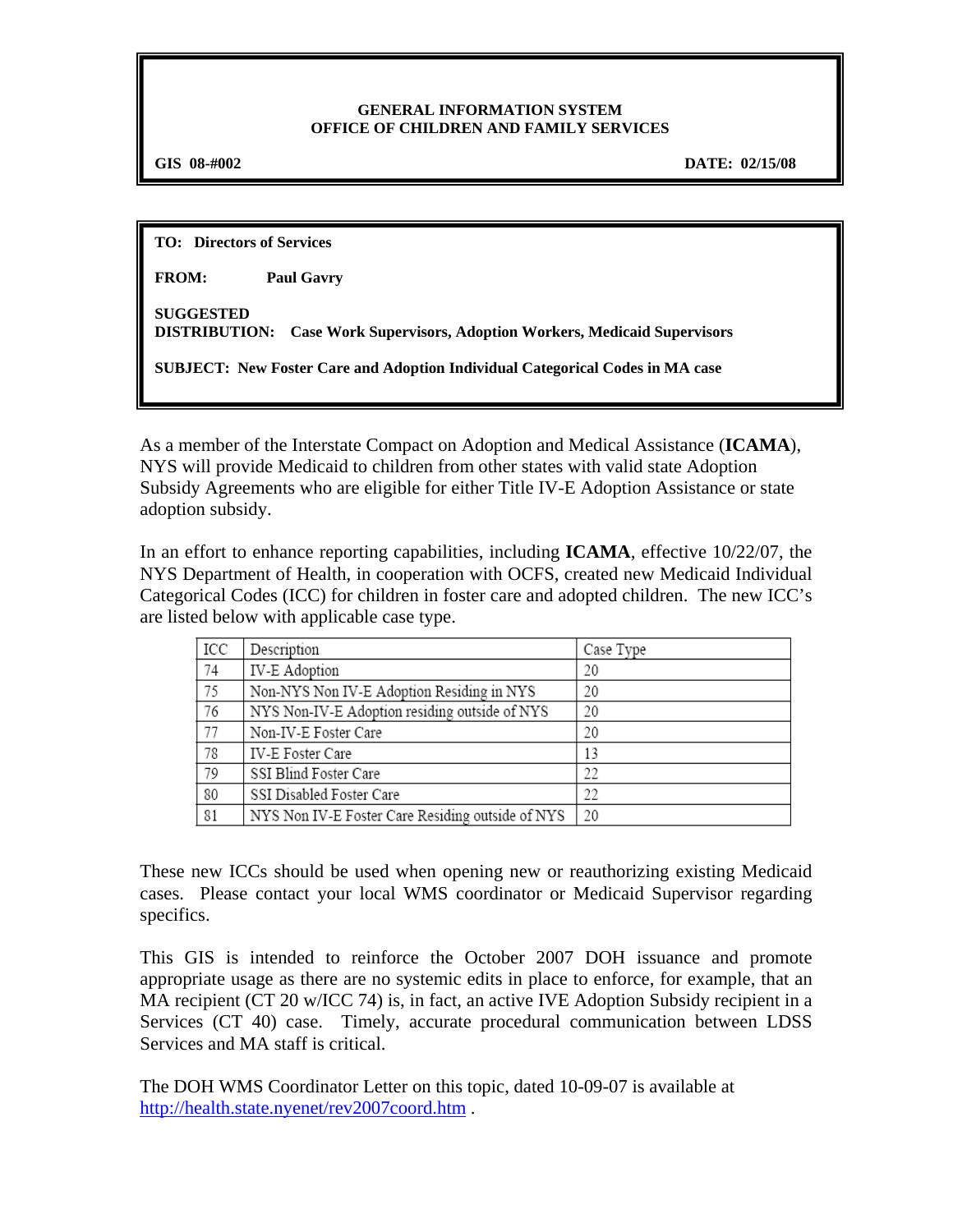For systems questions, please contact OCFS-IT Customer Support at 1-800-342-3727.

OCFS GIS messages are available in public folders:

*All Public Folders/dfa.state.ny.us/OCFS/TSU/ \*\*\*Services systems Reference Documents/ GIS (system change notices)*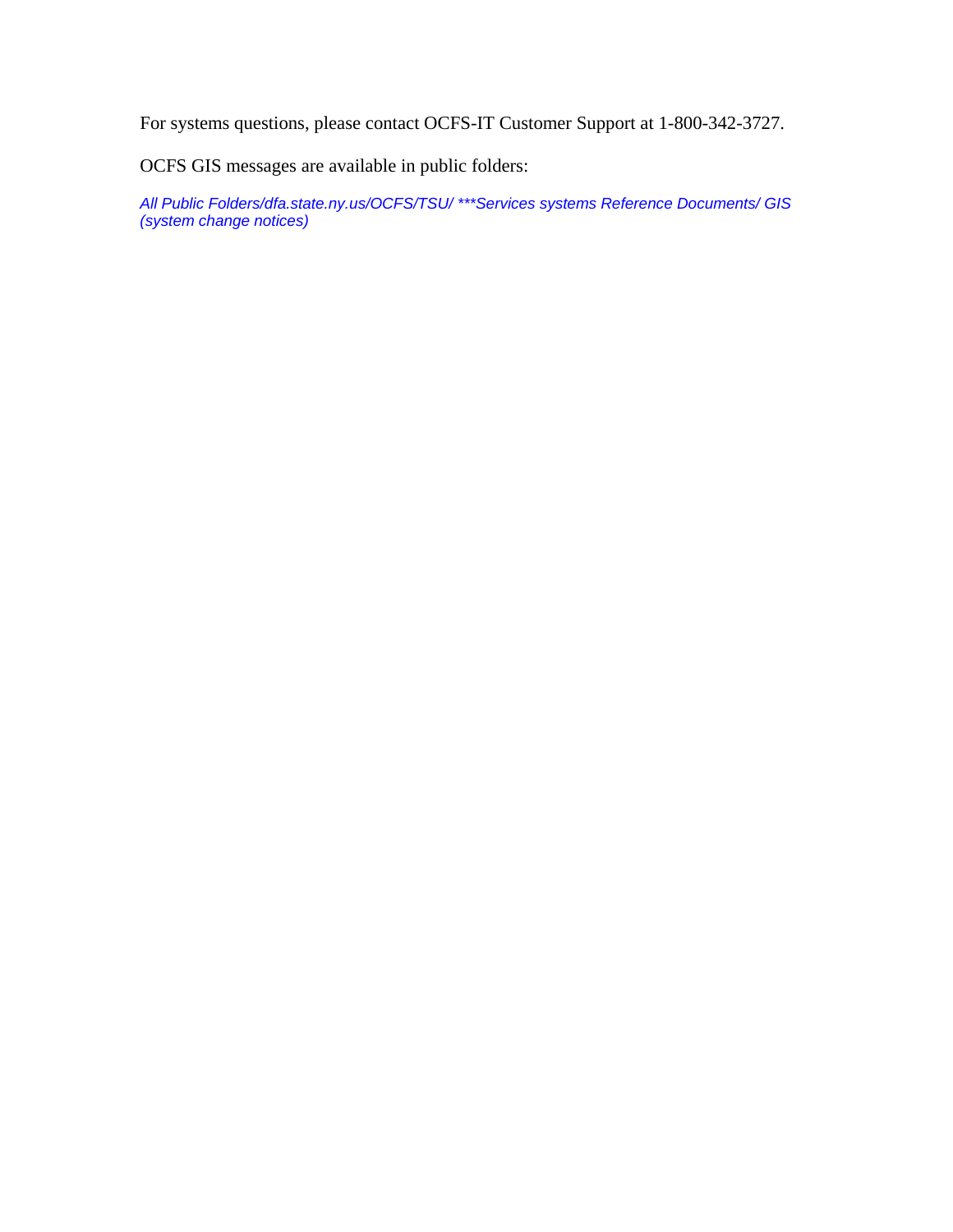#### **The Association of Administrators of the Interstate Compact on Adoption and Medical Assistance (AAICAMA)**

# COBRA Option/Reciprocity<br>as of August 2007

| <b>STATE</b>         | COBRA<br>OPTION | <b>RECIPROCITY</b> | COMMENTS                                                                                                                      |
|----------------------|-----------------|--------------------|-------------------------------------------------------------------------------------------------------------------------------|
| Alabama              | Yes             | Yes                | Reciprocity with ICAMA member states only                                                                                     |
| Alaska               | Yes             | Yes                | Reciprocity with all states                                                                                                   |
| Arizona              | Yes             | Yes                | Reciprocity with all states                                                                                                   |
| Arkansas             | Yes             | Yes                | Reciprocity with all states                                                                                                   |
| California           | Yes             | Yes                | Reciprocity with all states                                                                                                   |
| Colorado             | Yes             | Yes                | Reciprocity with all states                                                                                                   |
| Connecticut          | Yes             | Yes                | Reciprocity with ICAMA member states only                                                                                     |
| Delaware             | Yes             | Yes                | Reciprocity with all states                                                                                                   |
| District of Columbia | Yes             | No.                | How reciprocity will be offered has not yet<br>been established                                                               |
| Florida              | Yes             | Yes                | Reciprocity with ICAMA member states only                                                                                     |
| Georgia              | Yes             | Yes                | Reciprocity with all states                                                                                                   |
| Hawaii               | Yes             | <b>No</b>          |                                                                                                                               |
| Idaho                | Yes             | Yes                | Reciprocity with all states                                                                                                   |
| <b>Illinois</b>      | Yes             | <b>No</b>          |                                                                                                                               |
| Indiana              | Yes             | Yes                | Reciprocity with all states                                                                                                   |
| Iowa                 | Yes             | Yes                | Reciprocity with ICAMA member states who<br>offer COBRA Reciprocity to state-funded<br>adoption assistance children from Iowa |
| Kansas               | Yes             | Yes                | Reciprocity with all states                                                                                                   |
| Kentucky             | Yes             | Yes                | Reciprocity with ICAMA member states only                                                                                     |
| Louisiana            | Yes             | Yes                | Reciprocity with all states                                                                                                   |
| Maine                | Yes             | Yes                | Reciprocity with all states                                                                                                   |
| Maryland             | Yes             | Yes                | Reciprocity with all states                                                                                                   |
| <b>Massachusetts</b> | Yes             | Yes                | Reciprocity with all states                                                                                                   |
| Michigan             | Yes             | Yes                | Reciprocity with all states                                                                                                   |
| Minnesota            | Yes             | Yes                | Reciprocity with all states                                                                                                   |
| Mississippi          | Yes             | Yes                | Reciprocity with all states                                                                                                   |
| Missouri             | Yes             | Yes                | Reciprocity with all states                                                                                                   |
| Montana              | Yes             | Yes                | Reciprocity with ICAMA member states only                                                                                     |
| Nebraska             | Yes             | <b>No</b>          |                                                                                                                               |